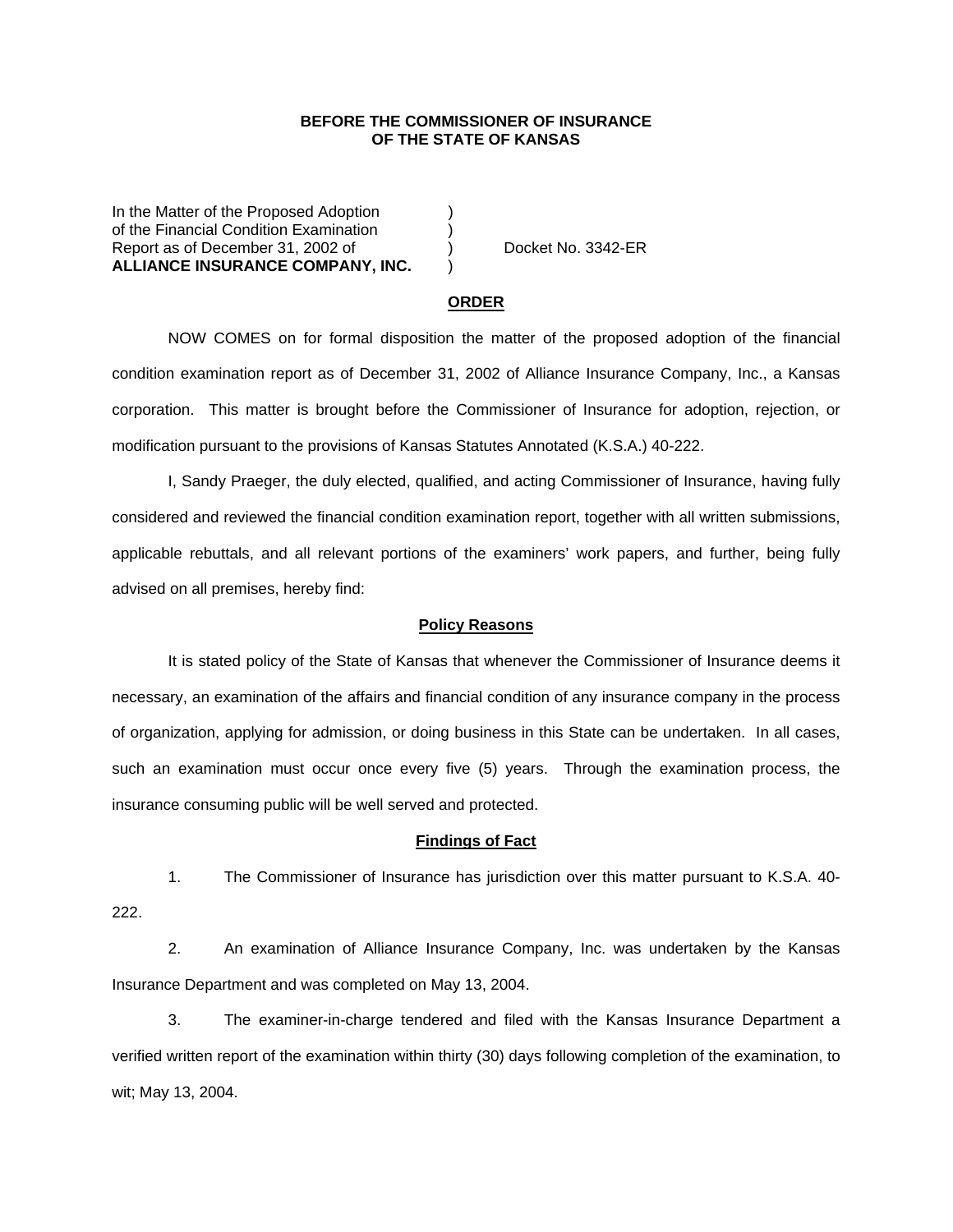4. Following receipt of the verified report, the Kansas Insurance Department transmitted the report to Alliance Insurance Company, Inc. on May 14, 2004, with a duly executed notice advising the company of its opportunity to prepare and submit to the Kansas Insurance Department a written submission or rebuttal with respect to any and all matters contained in the report. Alliance Insurance Company, Inc. was further advised that any written submission or rebuttal needed to be filed with the Kansas Insurance Department no later than thirty (30) days after receipt of the verified report.

 5. Alliance Insurance Company, Inc. filed a written Rebuttal of the verified report on June 8, 2004.

6. The Kansas Insurance Department transmitted the revised report to Alliance Insurance Company, Inc. on June 9, 2004, with a duly executed notice advising the company of its opportunity to prepare and submit to the Kansas Insurance Department a written submission or rebuttal with respect to any and all matters contained in the report. Alliance Insurance Company, Inc. was further advised that any written submission or rebuttal needed to be filed with the Kansas Insurance Department no later than ten (10) days after receipt of the verified report.

 7. Alliance Insurance Company, Inc. filed a written Acceptance of the verified report on June 10, 2004.

 8. Based upon the written submission tendered by Alliance Insurance Company, Inc., the company took no exceptions to matters contained in the verified report.

 9. Within thirty (30) days of the end of the time period allowed for written submission or rebuttal, the Commissioner of Insurance fully reviewed the report, together with all written submissions and rebuttals provided by Alliance Insurance Company, Inc.. The Commissioner of Insurance further reviewed all relevant workpapers.

 10. No other written submissions or rebuttals were submitted by Alliance Insurance Company, Inc.

#### **Conclusion of Law**

11. K.S.A. 40-222(d)(2) provides:

"Within 30 days of the end of the period allowed for the receipt of written submissions or rebuttals, the commissioner shall fully consider and review the report, together with any written submissions or rebuttals and any relevant portions of the examiners workpapers and enter an order: